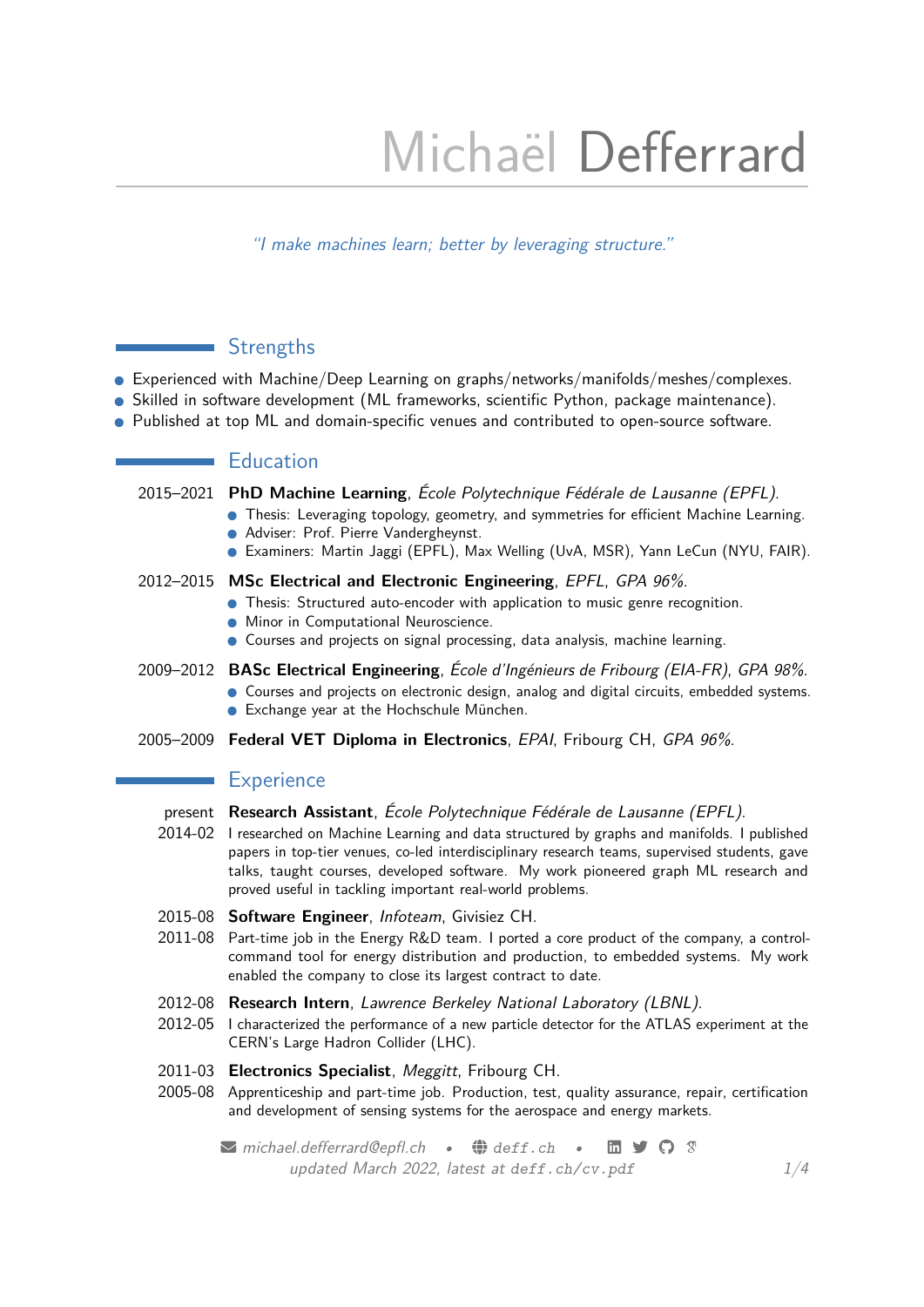### **Awards**

- 2021 Nominated for the [EPFL Doctorate award.](https://www.epfl.ch/education/phd/phd-awards/) Given to the best 2 of  $\sim$  420 theses.
- 2020 Spotlight talk for [\[7\]](#page-2-0) at [ICLR.](https://iclr.cc)
- 2016, 2017 Nominated by EPFL fora [Google PhD Fellowship.](https://research.google/outreach/phd-fellowship)
	- 2014 Selected and funded for the [Silicon Valley Startup Camp.](https://www.bcv.ch/La-BCV/Responsabilite-d-entreprise/RSE/Silicon-Valley-Startup-Camp)
	- 2012 Award from [Phonak Communications](https://www.phonak-communications.com) for an excellent BASc thesis.
	- 2009 Awards from the [UPCF](https://www.upcf.ch) and the [SFP](https://www.fr.ch/dee/sfp) for the highest GPA.

### Scientific output

- Publications **10+ papers, 5000+ citations, h-index of 10.** Published at top ML conferences (NeurIPS, ICLR) as well as domain-specific journals (NeuroImage, Astronomy & Computing) and conferences (The Web Conference, ISMIR). List below, on [Google](https://scholar.google.com/citations?user=Ztj2-gUAAAAJ) [Scholar,](https://scholar.google.com/citations?user=Ztj2-gUAAAAJ) and at [deff.ch](https://deff.ch) with code, data, reviews.
	- Software Maintainer of 3 Python packages. Contributor to the Python scientific stack (NumPy, SciPy, Matplotlib, Jupyter, etc.). List below, with more open-source contributions (paper implementations, teaching materials) at [github.com/mdeff](https://github.com/mdeff).
		- Talks  $\,$  I gave 20 + talks. List with slides and some videos at [deff.ch](https://deff.ch).
	- Teaching I co-taught 8 courses around Machine Learning, Networks, and Data Science, in various roles (TAing, lecturing, teaching team & student management, curriculum design) and forms (university class, workshop, summer school). List with roles and resources at [deff.ch](https://deff.ch).

#### **Leadership**

- Supervision I supervised 20+ students (MSc theses, semester projects, internships). List of students with project title, co-supervisors, and outputs at [deff.ch](https://deff.ch).
- Collaborations I tackle real-world problems by assembling and leading interdisciplinary collaborations. So far in Neuroscience, Cosmology, Biology, Geoscience.

- Organization [Machine Learning for Earth,](https://www.ml4earth.org) Seminar, 2019-now.
	- [Musical Genre Recognition Challenge,](https://www.crowdai.org/challenges/www-2018-challenge-learning-to-recognize-musical-genre) The Web Conference (WWW), 2018.
	- [Open Science in Practice,](https://osip2017.epfl.ch) Summer School, EPFL, 2017.
	- [Deep Learning on Irregular Domains,](https://bmvc2017.london/dlid) Workshop, BMVC, 2017.
	- Extra I serve as the president ofa [band of 40 musicians](https://fanfare-orsonnens.ch) and a leadership member at a [firefighting brigade of 80.](https://villorsonnens.ch/service-technique/service-du-feu)

### ■ Miscellaneous

- Open Open science, open source, open data, and reproducibility are values I advocate for and adhere to in my research.
- Extra Brass band musician, militia firefighting officer, runner, computing enthusiast.

 $\blacktriangleright$  [michael.defferrard@epfl.ch](mailto:michael.defferrard@epfl.ch) •  $\bigoplus$  [deff.ch](https://deff.ch) •  $\blacksquare$   $\blacktriangleright$   $\bigodot$   $\heartsuit$ updated March 2022, latest at [deff.ch/cv.pdf](https://deff.ch/cv.pdf)  $2/4$  $2/4$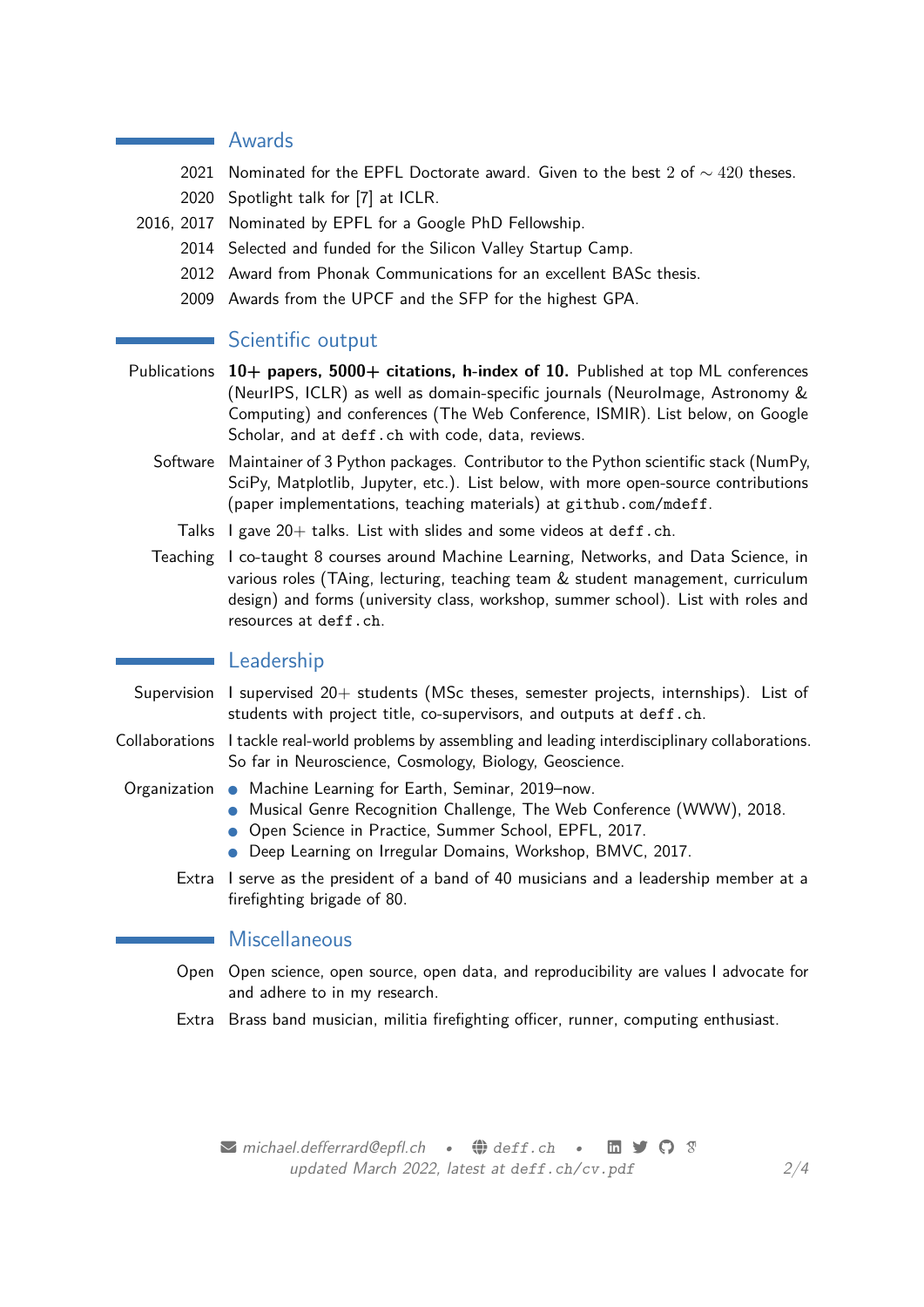#### Publications [scholar.google.com/citations?user=Ztj2-gUAAAAJ](https://scholar.google.com/citations?user=Ztj2-gUAAAAJ)

- [1] M. Defferrard. "Generalized convolutions". In preparation. 2022.
- [2] G. Ghiggi, M. Defferrard, W. Feng, Y. Y. Haddad, N. Bolón Brun, I. Lloréns Jover, P. Dueben. "DeepSphere-Weather: Deep Learning on spherical unstructured grids for weather/climate applications". In preparation (2022).
- [3] Z. Harteveld, J. Southern, M. Defferrard, A. Loukas, P. Vandergheynst, M. M. Bronstein, B. E. Correia. "Deep sharpening of topological features for de novo protein design". 2022.
- [4] A. Scheck, S. Rosset, M. Defferrard, A. Loukas, J. Bonet, P. Vandergheynst, B. E. Correia. "RosettaSurf—A surface-centric computational design approach". PLOS Computational Biology 18.3 (Mar. 2022). bioRxiv: 2021.06.16.448645, pp. 1–23.
- [5] H. Aguettaz, E. J. Bekkers, M. Defferrard. "ChebLieNet: Invariant spectral graph NNs turned equivariant by Riemannian geometry on Lie groups". 2021. arXiv: [2111.12139](https://arxiv.org/abs/2111.12139).
- [6] J. Banjac, L. Donati, M. Defferrard. "Learning to recover orientations from projections in single-particle cryo-EM". 2021. arXiv: [2104.06237](https://arxiv.org/abs/2104.06237).
- <span id="page-2-0"></span>[7] M. Defferrard, M. Milani, F. Gusset, N. Perraudin. "DeepSphere: a graph-based spherical CNN". International Conference on Learning Representations (ICLR). 2020. arXiv: [2012.](https://arxiv.org/abs/2012.15000) [15000](https://arxiv.org/abs/2012.15000).
- [8] S. Ebli, M. Defferrard, G. Spreemann. "Simplicial Neural Networks". Topological Data Analysis and Beyond workshop at NeurIPS. 2020. arXiv: [2010.03633](https://arxiv.org/abs/2010.03633).
- [9] K. Glomb, J. Rué Queralt, D. Pascucci, M. Defferrard, S. Tourbier, M. Carboni, M. Rubega, S. Vulliémoz, G. Plomp, P. Hagmann. "Connectome spectral analysis to track EEG task dynamics on a subsecond scale". NeuroImage 221 (2020). bioRxiv: 2020.06.22.164111, pp. 117–137.
- [10] M. Defferrard, N. Perraudin, T. Kacprzak, R. Sgier. "DeepSphere: towards an equivariant graph-based spherical CNN". ICLR Workshop on Representation Learning on Graphs and Manifolds. 2019. arXiv: [1904.05146](https://arxiv.org/abs/1904.05146).
- [11] N. Perraudin, M. Defferrard, T. Kacprzak, R. Sgier. "DeepSphere: Efficient spherical Convolutional Neural Network with HEALPix sampling for cosmological applications". Astronomy and Computing 27 (Apr. 2019), pp. 130–146. arXiv: [1810.12186](https://arxiv.org/abs/1810.12186).
- [12] M. Defferrard, S. P. Mohanty, S. F. Carroll, M. Salathé. "Learning to Recognize Musical Genre from Audio. Challenge Overview". The 2018 Web Conference Companion. ACM Press, 2018. arXiv: [1803.05337](https://arxiv.org/abs/1803.05337).
- [13] M. Defferrard, K. Benzi, P. Vandergheynst, X. Bresson. "FMA: A Dataset for Music Analysis". 18th International Society for Music Information Retrieval Conference (ISMIR). 2017. arXiv: [1612.01840](https://arxiv.org/abs/1612.01840).
- [14] Y. Seo, M. Defferrard, P. Vandergheynst, X. Bresson. "Structured Sequence Modeling with Graph Convolutional Recurrent Networks". International Conference on Neural Information Processing (ICONIP). 2017. arXiv: [1612.07659](https://arxiv.org/abs/1612.07659).
- [15] M. Defferrard, X. Bresson, P. Vandergheynst. "Convolutional Neural Networks on Graphs with Fast Localized Spectral Filtering". Advances in Neural Information Processing Systems (NIPS). 2016. arXiv: [1606.09375](https://arxiv.org/abs/1606.09375).

 $\blacktriangleright$  [michael.defferrard@epfl.ch](mailto:michael.defferrard@epfl.ch) •  $\bigoplus$  [deff.ch](https://deff.ch) •  $\boxplus$   $\blacktriangleright$   $\heartsuit$   $\heartsuit$ updated March 2022, latest at [deff.ch/cv.pdf](https://deff.ch/cv.pdf)  $3/4$  $3/4$